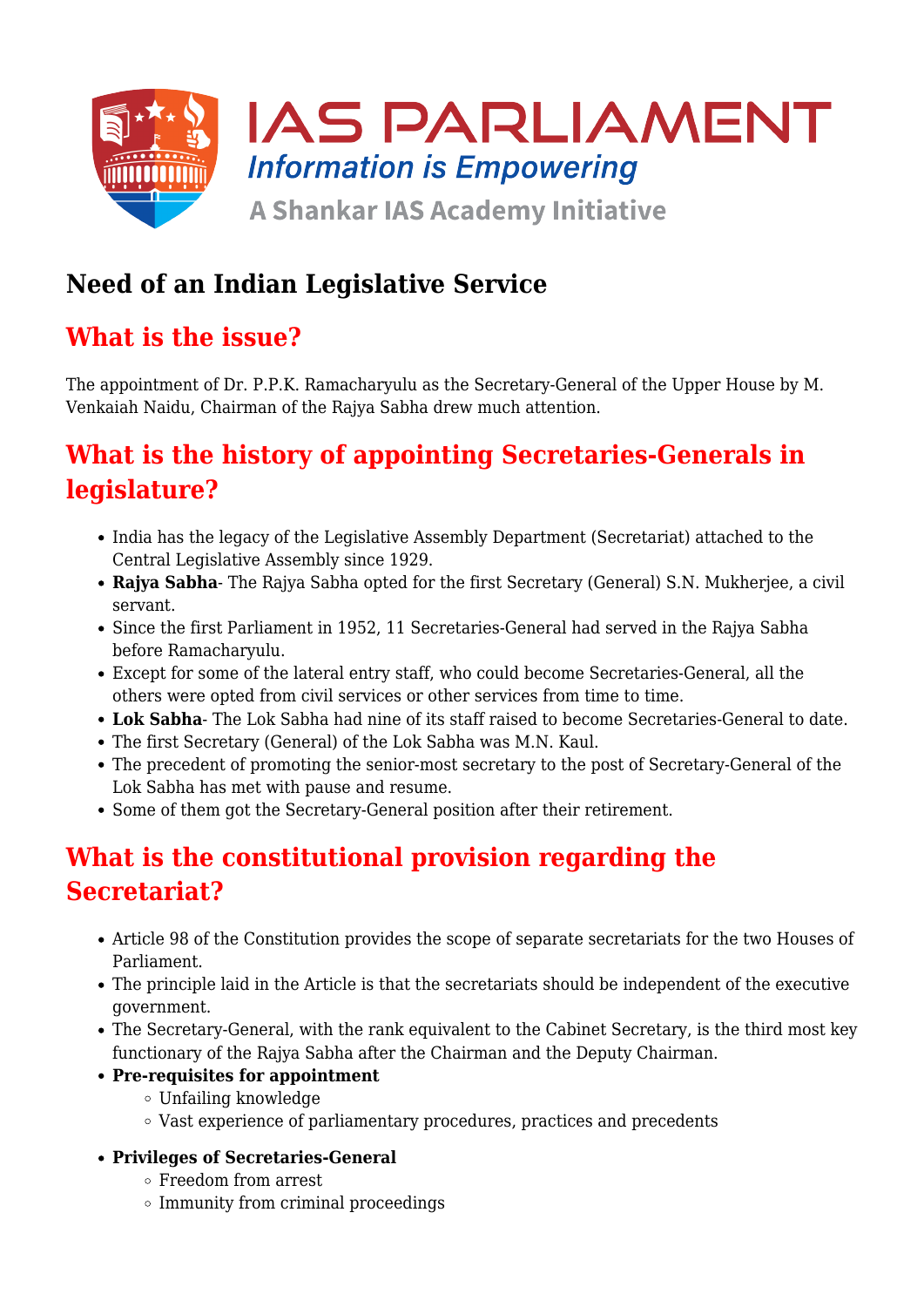- $\circ$  Contempt of the House for any obstruction and breach of their rights
- The Secretaries-General of both the Houses are mandated with many parliamentary and administrative responsibilities.

#### **What are the concerns of appointing civil servants as Secretaries-General?**

- Several criticisms have been mounting against the hiring f civil servants to the post of Secretary-General as it
	- 1. Dishonours the purpose of ensuring the independence of the Secretariat
	- 2. Leads to a conflict of interests
	- 3. Breaches the principle of separation of power
	- 4. Officials mandated with exercising one area of power may not expect to exercise the others
	- 5. Bureaucracy persistently does not allow Parliament to be a competent and robust legislative institution

### **What is the need for an Indian Legislative Service?**

- The mammoth law-making bodies lack their own common public recruiting and training agency at the national level.
- Parliament and State legislative secretariats recruit their pool of bureaucrats separately.
- For a competent and robust legislative institution, having qualified and well-trained staff in place is essential.
- The growth of modern government and expansion of governmental activities require a matching development and laborious legislative exercise.
- Therefore, creating a common all-India service cadre an Indian Legislative Service is a must.
- A common service can build a combined and experienced legislative staff cadre, enabling them to serve from across local bodies to Union Parliament.
- In the United Kingdom, the Clerk of the House of Commons has always been appointed from the legislative staff pool created to serve Parliament.

*The Rajya Sabha can, under Article 312, pass a resolution, in national interest, to create an all-India service common to both the Union and the States, and enables Parliament to create such a service by law.*

#### **Reference**

1. [https://www.thehindu.com/todays-paper/tp-opinion/needed-an-indian-legislative-service/article](https://www.thehindu.com/todays-paper/tp-opinion/needed-an-indian-legislative-service/article65250740.ece) [65250740.ece](https://www.thehindu.com/todays-paper/tp-opinion/needed-an-indian-legislative-service/article65250740.ece)